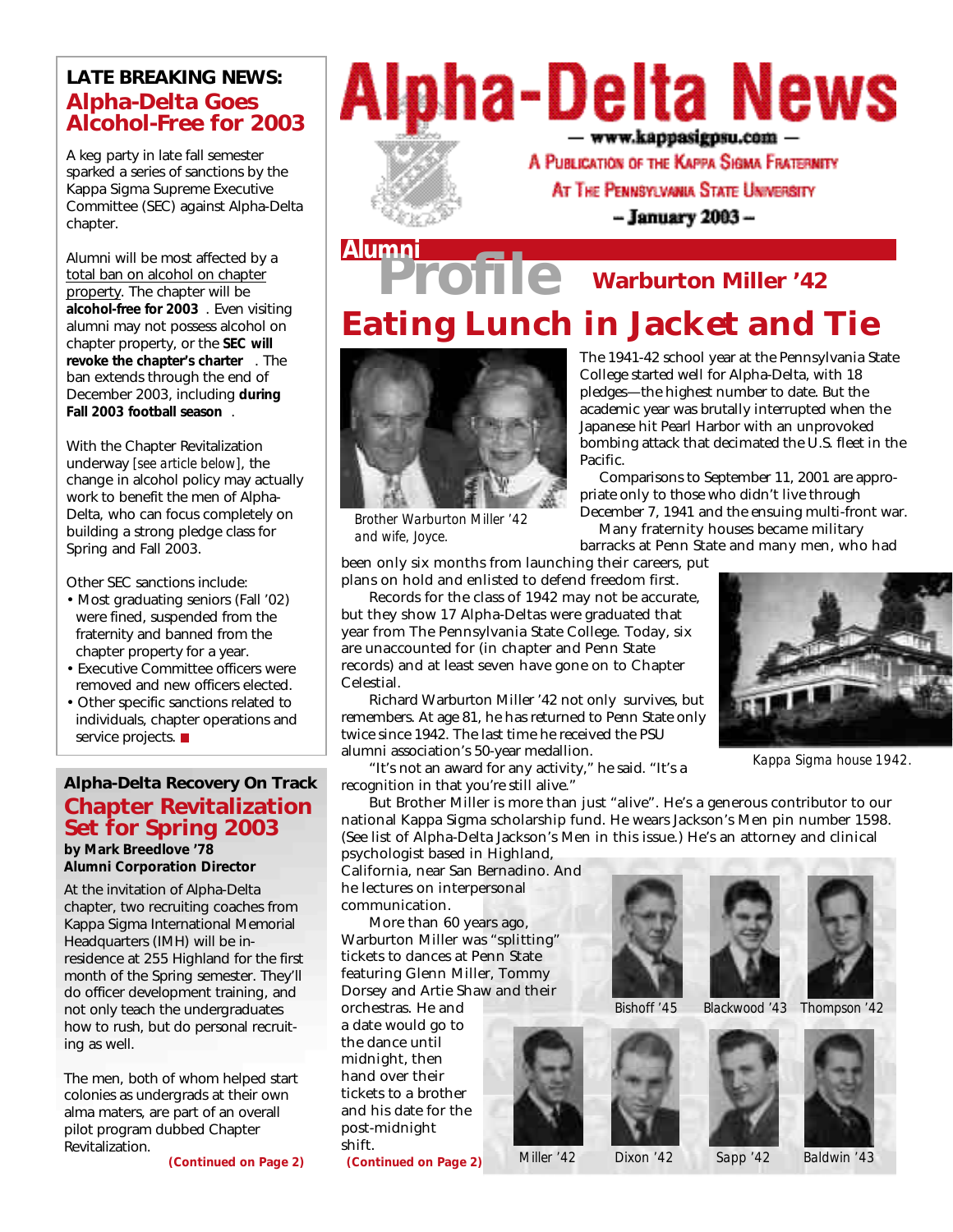# **Pro***file … continued from page 1*

Total enrollment at the College was less than the 2002 graduating class. Sixty-five cents was a good hourly wage for hard manual labor, and Kappa Sigmas wore jackets and ties at lunch and dinner in the Alpha-Delta house

Brother Miller remembers frequently wearing tuxedoes for fraternal and college functions, although he never wore tails. The graceful, Southern-style Alpha-Delta house in which he lived was demolished in the early 1960s. [see photo page 1]

He represented the house on the debating team along with Brothers **E.V. Bishoff '45** and **Carroll P. Blackwood '43.**

His Alpha-Delta experience lasted only about 18 months, some six decades ago, but he still recalls roommates [Frank E.] **Ted Baldwin '43** and **Ralph Sapp '42** . He says **Lloyd Dixon '42** , Grand Master, drove a Lincoln Continental Mark I. That was impressive since few brothers even had cars.

(**David M. Thompson '42** says he used to commute from Bellefonte and never lived in the chapter house. He hasn't been back to Penn State since graduation and lost touch with the fraternity years ago, but he remembers "happy memories of being a brother and being a part of the scene." Brother Thompson was a newspaper man for four years starting at the local Centre Daily Times, and then served Presbyterian churches as pastor until his retirement in 1986.)

During the summers, Warburton Miller would work as a gandy dancer (adjusting railroad ties), or busting up old highways with a 16-pound sledge, or as a farm hand. The latter paid a dollar-a-day plus lunch. But that kind of work produced enough income to pay for tuition, books and board for the next year at Penn State.

Although scheduled for graduation in 1943, Brother Miller completed his degree in '42, then went into the Navy. His service in World War II made an even deeper

impression in memory than his life at Kappa Sigma. He was stationed in the South Pacific aboard one of the first destroyers equipped with radar. Several times each month Japanese planes would attack, and he remembers his crew shot down a few, and sank a submarine.

Since most of the U.S. fleet had been crippled or destroyed at Pearl Harbor, Miller was among a relatively-small contingent in the South Pacific in the early days of the war. There he met Maj. Gregory "Pappy" Boyington, leader of the famed Black Sheep Squadron, as well as Lt. Jack Kennedy. The skipper of the famous PT-109, at that time, was a well-liked young man, with an active romantic life (to put it more delicately than Brother Miller did).

While he was away at war, Miller sent home money that his mother used to buy building lots for \$500 each in Boalsburg, near State College. About 20 years ago, he sold the last of those for \$20,000. After service in World War II and the Korean War, Brother Miller retired as a Navy Captain. Miller and his wife have owned 17 citrus farms over the years.

Brothers who wish to contact Warburton Miller may do so at: 909-881-2786.

### **Chapter Revitalization... continued from page 1**

After a 60-day pledge process, the chapter will travel to IMH for a leadership retreat built around the initiation of the Spring Semester pledge class.

#### **Fall Rush Nets 8 New Men**

This follows one of the most successful Fall rush periods in recent history. Eight firstrate men were initiated in December as a result of a completely revamped rush and pledge education program.

#### **IMH Plan Keeps House Open**

Still, due to graduations only eight brothers live in the house this Spring.

Only with a commitment from IMH to intervene was the housing corporation board comfortable with continuing to rent to Alpha-Delta chapter. Rather than throw in the towel on a good core group of brothers and a strong Fall pledge class, the alumni set about the task of seeking experienced help in boosting chapter membership.

An IMH staffer arrived within days to do an assessment, and after several days of intensive discussions between Ed Gorkes, Steve Uzupis and IMH executive staff, it was agreed that IMH would provide resources to help revitalize the chapter.

#### **Second Chartering**

Chapter Revitalization is designed to help a struggling chapter avoid closure and subsequent recolonization. It is especially attractive to IMH on high profile campuses like Penn State. Its purpose is to upgrade chapter operations as well as put an intensive effort into recruitment of a large corps of high quality candidates to improve the chapter's critical mass and viability.

One of its unique features is the Second Chartering of the chapter with the current members and new recruits signing the new charter to recognize their efforts in saving the chapter, much the same as colony members would sign a new charter.

At Alpha-Delta, it began with a membership review conducted by IMH in late December to assure that every chapter member understood the commitment required to make this process work. This was followed by a chapter workweek

where most members returned as much as a week early to do fix-up on the house. *[See photos in this issue.]* This was followed by a three-day visit by five IMH staff and several Alpha-Delta alumni volunteers to do team building, set chapter goals and develop specific plans for a break-out Spring Semester Rush result.

The impact of these activities was immediate and encouraging with daily chapter meetings to track progress and keep the fire burning hot.

#### **Premier Fraternity**

Alpha-Delta has made great strides in recent years in upgrading academic performance, increasing community service participation rates, improving ritual proficiency and taking on leadership roles on campus. It has not made as much progress increasing membership and achieving critical mass that supports long-term chapter viability. With this latest commitment from IMH, and renewed dedication among the chapter members, it looks like Alpha-Delta is well positioned to address this critical item as it strives to become a premier fraternity on campus at Penn State.



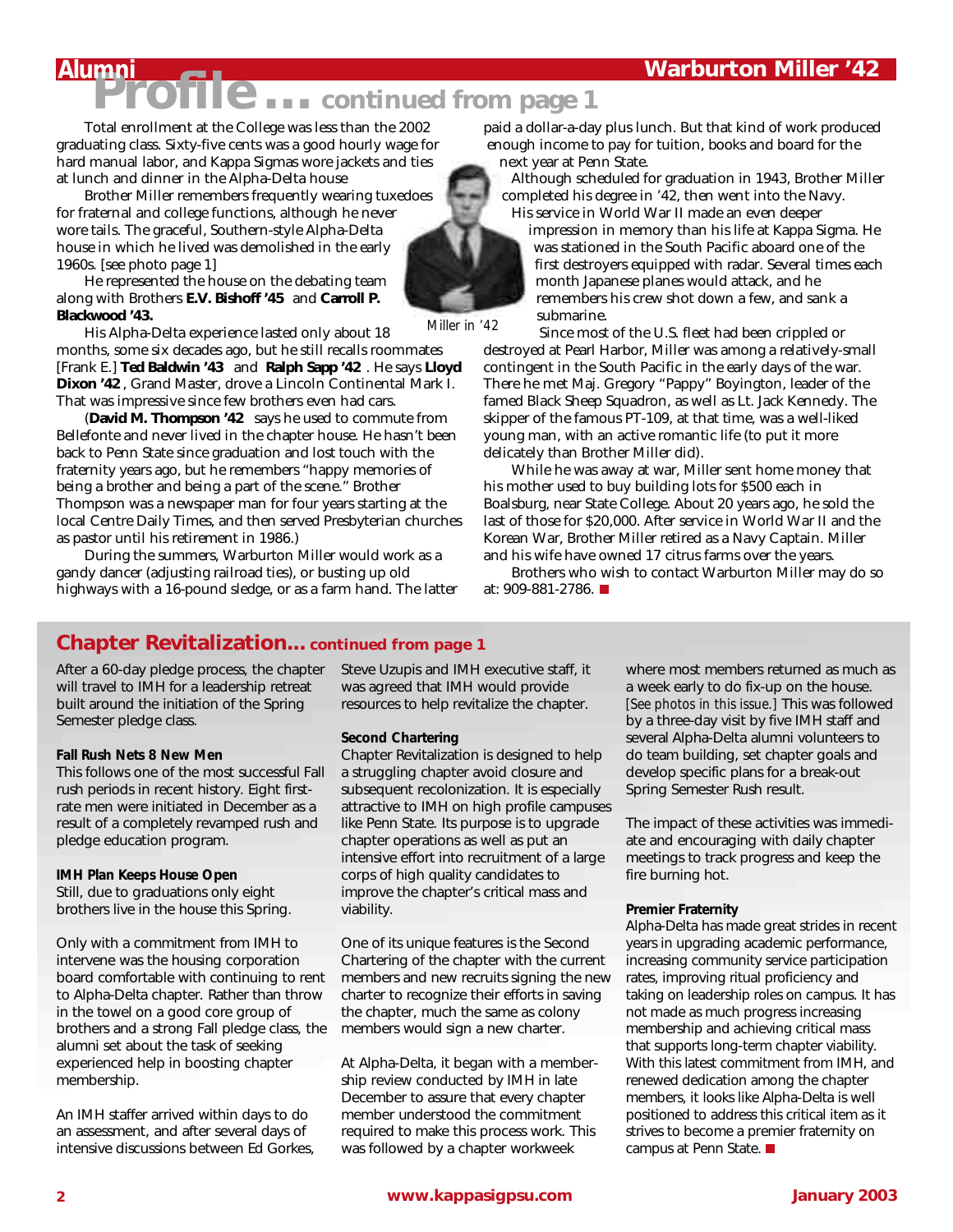### **Alumni Report**

## **State of the Alumni Corporation**

*by Edward D. Gorkes '79, Alumni Corporation President*

*Our Chapter is on the right road to success. As Brother Breedlove describes in his letter, (elsewhere in this issue) we now have the full support of International Memorial Headquarters (IMH). IMH will assist our chapter to increase membership and provide additional chapter training to ensure our undergraduate brothers have the expertise to succeed. With IMH assistance, we all have high hopes and expectations for the upcoming Spring Semester.*

#### **'Drug Free' Alpha-Delta**

To further support the chapter revitalization the alumni corporation has voted to significantly step up enforcement of "No Drugs" in the chapter house. We have established a policy of actively enforcing a "Drug Free" chapter house. The undergraduates were very receptive to this policy and the housing contracts have been changed to emphasize the new "Drug Free" policy, which includes substantial penalties if violated. However, the board is confident that the new group of brothers is on-board with this policy and we anticipate no enforcement problems. We are also confident that visiting alumni will abide by our new policy.

#### **Commercial Unit Vacancies**

The building had three commercial vacancies last year. We secured a tenant for one unit "Canyon Pizza" that took over the prior "Acme Pizza" location. We now have two units vacant and I am in advance discussions with two tenants that I anticipate will result in at least one of those units being leased in the near future. We have had vacancies for several years, which put a strain on our finances. I am hopeful that we can fill up those vacancies in the near future.

#### **Corporation Financially Stable**

Overall, the corporation is what I would classify as financially stable. We are current with our bills and have funds to cover anticipated expenses for the remainder of the year. We still are not in a position to establish reserve funds, but our overall financial condition is better than prior years.

#### **Undergrads Fund Operations**

In the past, the corporation had to subsidize chapter operations. That policy was terminated last year when the board required the undergraduates to cover their own expenses. They are now required to pay full rent to the corporation each semester and pay all of the chapter house operating expenses. Since, we are still at below break-even numbers, this was accomplished by raising the house bill, fund raising efforts, charging summer storage fees and renting excess rooms to non-Greek PSU students. As you can see, the undergraduates put forth the effort to balance the house budget, including higher house bills.

#### **How Donations Are Used**

It is important to highlight that all donations are now deposited in the alumni corporation account. Many alumni felt that donations should not be used to help subsidize the undergraduate chapter because of low membership. The board agreed and that policy was stopped last year. All donations are now used for alumni corporation expenses (i.e., mortgage payments, insurance, taxes, alumni communications, major chapter house repairs, etc.). I wanted to ensure all of our alumni understand how their donations are used.

#### **Loyal Alumni Make It Work**

Our chapter has many loyal and supporting alumni. I want to further emphasize that your donations are appreciated and spent wisely. The entire board takes our fiduciary responsibilities seriously and closely monitors the use of our funds.

The loyalty of our alumni has allowed our chapter to survive the difficult past few years and to give us confidence knowing that anticipated future alumni support will see us through, until the chapter and the alumni corporation are financially sound.

### **Board Members 2002-2003**

**President** Edward D. Gorkes 215-619-7901 egorkes@aol.com

**Treasurer** Douglas Byler 717-291-5735 infpdoug@aol.com

**Directors** Mark H. Breedlove 248-253-1933 mbreedlove@hotmail.com

Vincent A. Gaeta 908-496-4391 vgaeta@bellatlantic.net

James R. Merinar 814-383-9993 jamesmerinar@prodigy.net

## **Undergraduate Officers**

**Grand Master** Adam Kulp ajk214@psu.edu

**Grand Procurator** Carl Myers jester521@hotmail.com

**Grand Master of Ceremonies** Justin Laurie jvl108@psu.edu

**Grand Treasurer** Greg Beebe gmb175@psu.edu

**Grand Scribe** James Scicolone jvs118@psu.edu

**Guards** Rob Lesko ral189@psu.edu

Brenden Stenson bas340@psu.edu

### **Mendez Gets Award**

Nick Mendez received a \$500 Scholarship-Leadership Award from the Kappa Sigma Endowment Fund (national).

In District VI, there were only two awards (Carnegie Mellon University and Penn State). In addition to the award money, Brother Mendez receives a plaque, a duplicate of which will go on display at the chapter house.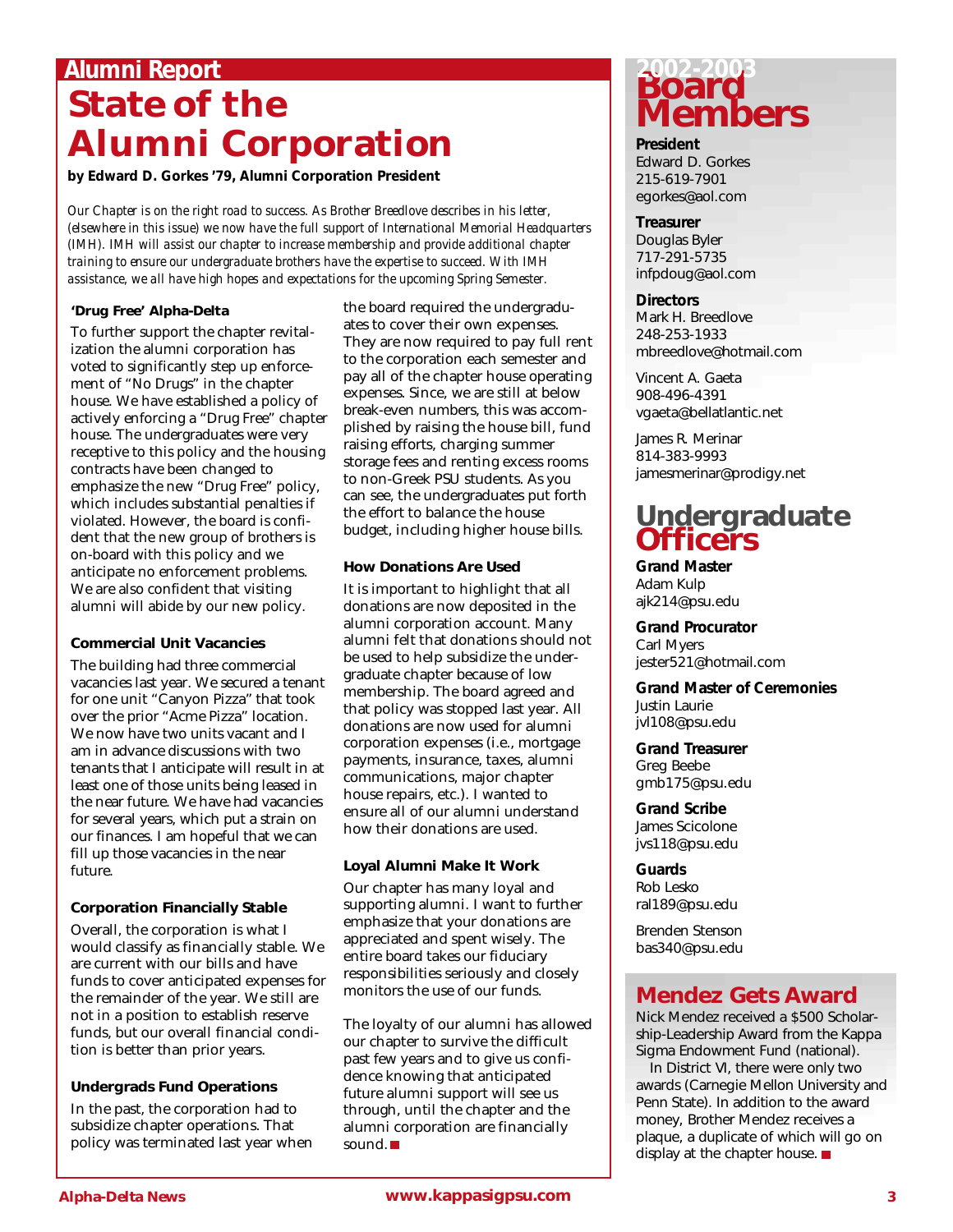## **Alpha-Delta Jackson's Men**

*Jackson's Men have made a commitment of \$1,000 over three years to support Kappa Sigma nationally. You'll see many of the same names on our Alpha-Delta Honor Roll each year.*

*To learn more about the Kappa Sigma Endowment Fund, call (434) 979-5733; e-mail ksef@ imh.kappasigma.org* or visit *www.ksefnet.org.*

*Names of Alpha-Deltas on the Jackson's Men Roll are followed by initiation date and Jackson's Men pin number.*

**Willard F. Rockwell, Jr.** 2/20/1932; 36

**H. Wesley Link** 3/8/1954; 410

**Charles B. Patt Jr.** 2/10/1934; 416

**Layton H. James** 5/27/1929; 417

**Steve Uzupis** 1/24/1976; 967

**Dr. Frank L. Thaete** 9/20/1976; 640

**Robert P. Burkhart** 10/30/1978; 715

**Vincent A. Gaeta** 9/30/1984; 1196

**Kenneth Richard Vale Wright** 12/7/1947; 1267

**Mark H. Breedlove** 2/3/1975; 1274

**Edward D. Gorkes** 1/25/1977; 1443

**Colin S. McGinnis** 2/25/1994; 1490

**J. Douglas Byler** 1/24/1987; 1525

**Mark L. Rippy** 10/30/1978; 1528

**Dr. Robert W. Miller** 2/9/1941; 1598

**John M. Murphy** 1/25/1985; 1615

## **House Appearance Upgraded**



*Vince Gaeta '86 applies paint to the wall just outside the downstairs restrooms. Brother Gaeta lives in New Jersey, and came to 255 Highland on January 8, to help improve the appearance of the house. Alpha-Delta alumni responded to an undergraduate request for fix up supplies by donating more than \$300.*



*Darren Duhnke paints the wall in the hallway that leads to the Beaver Avenue door downstairs. Brothers also repainted the walls in the stairwell, and the downstairs ladies restroom. Brother Duhnke played a*

*Work Crew: These new Kappa Sigs were among those who came back early from winter break, on the 111th anniversary of the founding of Alpha-Delta, to improve the appearance of the house. (back l. to r.) Darren Duhnke, Justin Laurie, Frank Summa. (front row) James Scicolone, Toby Jantz. Other undergraduate workers that night were Andre Aklian, Greg Beebe, Adam Kulp, Carl Meyer and Phil Wantuck. Vince Gaeta '86 and Scott Ott '83 also helped.*

*Toby Jantz applies adhesive to paneling for the lower part of the walls in the hall outside the chapter room. Brother Jantz used the chapter room and foyer as impromptu workshops to cut and prepare the paneling.*



*Ed Gorkes '79, president of Pennsylvania Alpha-Delta Association, (left) presents Clint Burks '93, out-going alumni advisor, with the chapter's Alumnus of the Year Award for 2002.*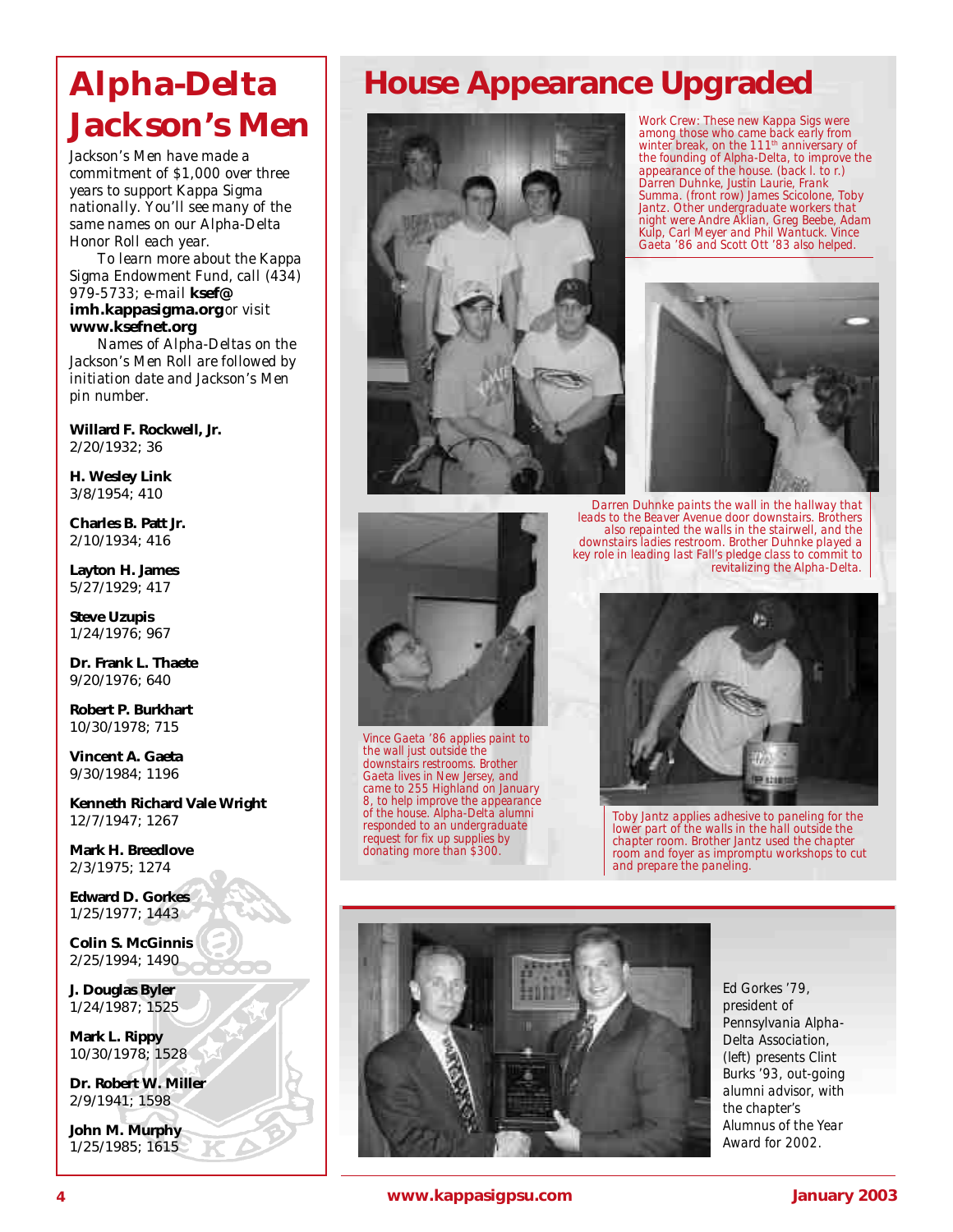

#### **Warburton Miller '42**

(The Warburton House, 6836 Palm Ave., Highland, CA 92346-2513) My wife, Dr. Joyce, also a psychologist, and I still see patients, have lecture commitments and travel extensively. We are lecturing in August on the Radisson-of-Seas ship sailing from Vancouver to Alaska. In October, we attended the California State Bar meeting in Monterey. Although I am an attorney, I don't practice law but do considerable expertwitness testifying. We attended the Naval War College Strategy Seminar in Newport, R.I. As a retired Naval reserve captain, I still keep up with U.S. Naval operations. *[See profile on page 1.]*

#### **Harry M. Thompson '43**

(2633 Richardson Dr., Charlotte, NC 28211) I retired on 4/1/02.

#### **Charles F. Beatty '50**

(335 Nichols Ave., Wilmington, DE 19803-2590) I retired in 1993 and am enjoying hobbies including woodworking, singing barbershop music and spending time with my large family. This summer, I organized a reunion of the Penn State 1947 Cotton Bowl team.

#### **H. Paul Starr '51**

(130 Old Route 8 S., Valencia, PA 16059; hpstarr@aol.com) I visited with **Henry "Hank" Lozar '52** last winter. It was great to see him. I also had lunch with **Wesley "Guy" Pietz '51** , **John "Dick" Koerber '51** , **A. Walter Cowan '50** and **Mal Pancoast '51** . I expect to see **Bob Bench '49** this winter in Florida.

#### **George A. Jason '53**

(4549 S.W. 37th Ave., Ft. Lauderdale, FL 33312-5403; gajason@aol.com) I retired in 1995 and am enjoying life in South Florida. I am always busy, having been president of Davis Isles Homeowners Association for the past four years; president of Dania Beach Neighborhoods United, a council of the City of Dania Beach neighborhoods; member of the Greater Dania Beach Chamber of Commerce; and member and promotion committee chair of Dania Beach Main Street, Inc. I divorced in July 1993 and married Loretta Vaneman in Sep-

tember 1995. I retired from CBS Television in October 1995. We just came back from a 10-day trip to Hawaii including a seven-day cruise around the islands. We often get together with **Harry Corll '54** and his wife, Cathy. Harry retired in Ft. Myers, Florida, last year.

#### **Joseph T. Simone '53**

(637 Custis Rd., Glenside, PA 19038) I would like to see 1951 "Ugly Man" winner, **Joe Lindsay '51** .

#### **James B. Griffin '55**

(427 Taylor Cut Off Rd., Sequim, WA 98382-8282; jgriffin@olypen.com) While on a trip with Julie (Massachusetts to Virginia) this fall, I left Julie in Baltimore and got to PSU in time to see the parade Friday night. The next day at the tailgate party, I shared the "concoction" and a hoagie with **H. Wesley "Wes" Link '55** . At the house for the reception, **Andy Subashi '56** was there. We three were the only ones from the pledge class of 1954. Here in Sequim, Wash., retired life is active trapping moles, hunting (from the back deck), drying the harvest of our garden, preserving venison, volunteering in the "Ditchwalkers" (Irrigation Festival), mushrooming, fishing, crabbing and entertaining company (we are on the route to Victoria, B.C.). Our six grandchildren, ages 1 to 12, are doing great.

#### **Richard L. Schilpp '58**

(35 Heritage Dr., Reading, PA 19607- 3437; dick@enter.net) I retired in '93 and currently do some work at the Reading & Berks County Visitors Bureau, 352 Penn Street, Reading PA 19607. My wife, Doris, and I do some tour escorting for Reading AAA where I am a board member. We cruised the Hawaiian Islands and took a two-week trip to Alaska and a one-weeker to Innsbruck. We are avid skiers and usually spend a week or two in Colorado each Feb. or March. I just had my 55th reunion at Valley Forge Military Academy! I still get back to PSU for football games and bring our grandson, Jacob, who even at 3 is an avid sports enthusiast.

#### **Edward J. Schmidt '61**

(1505 Brimwood Dr., McKinney, TX 75070-7121; edward\_schmidt@ keebler.com) I live in Dallas and have been working as a regional sales manager for the Kellogg/Keebler Company for 24 years. I have frequently met **Dave Kelley '62** , **Ed Goletz '61** and **Henry "Hank" Norment '61** over the years at a PSU football game, but we haven't done so for several years.

#### **Myron L. Lecklitner '64**

(5505 Oak Park Ct., Mobile, AL 36609- 2844; lleck@dnamail.com) Our first grandchild was born in Atlanta, Ga.

#### **Richard D. Wertz '64**

(205 Wexford Ct., Columbia, SC 29212) I was chosen as an Outstanding professor in Higher Education at the University of Southern Carolina. My daughter, Nicole Wertz Klett, received a Doctor of Medicine degree and completed her three-year residency at the Medical University of South Carolina in Charleston.

#### **Philip Xanthopoulos '66**

(161 Sweet Bay Cir., Jupiter, FL 33458; philipx@earthlink.net) We've been back in Florida for a year now. We have built a new house, so there will be a place for my brothers to stay when you come to visit. We are at Mirasol where the Honda Classic will be played from now on. Come see us!

#### **Timothy J. Weis '71**

(5262 Jacob Ct., Virginia Beach, VA 23464-2518; timjweis@cox.net) My wife, Trish, and I expect to finish our doctorates in education administration at the University of Virginia in May 2003. After 21 years of flying (mostly helicopters) in the Navy and 10 years of teaching math and science to sixth- and seventh-graders, I have taken a job in our central office as an assessment specialist. Basically, I do boring evaluations of educational programs. Our family is still grieving over the loss of our 24-year-old younger son in April 2002. Our older son, age 27, has moved back home to start his life and career over.